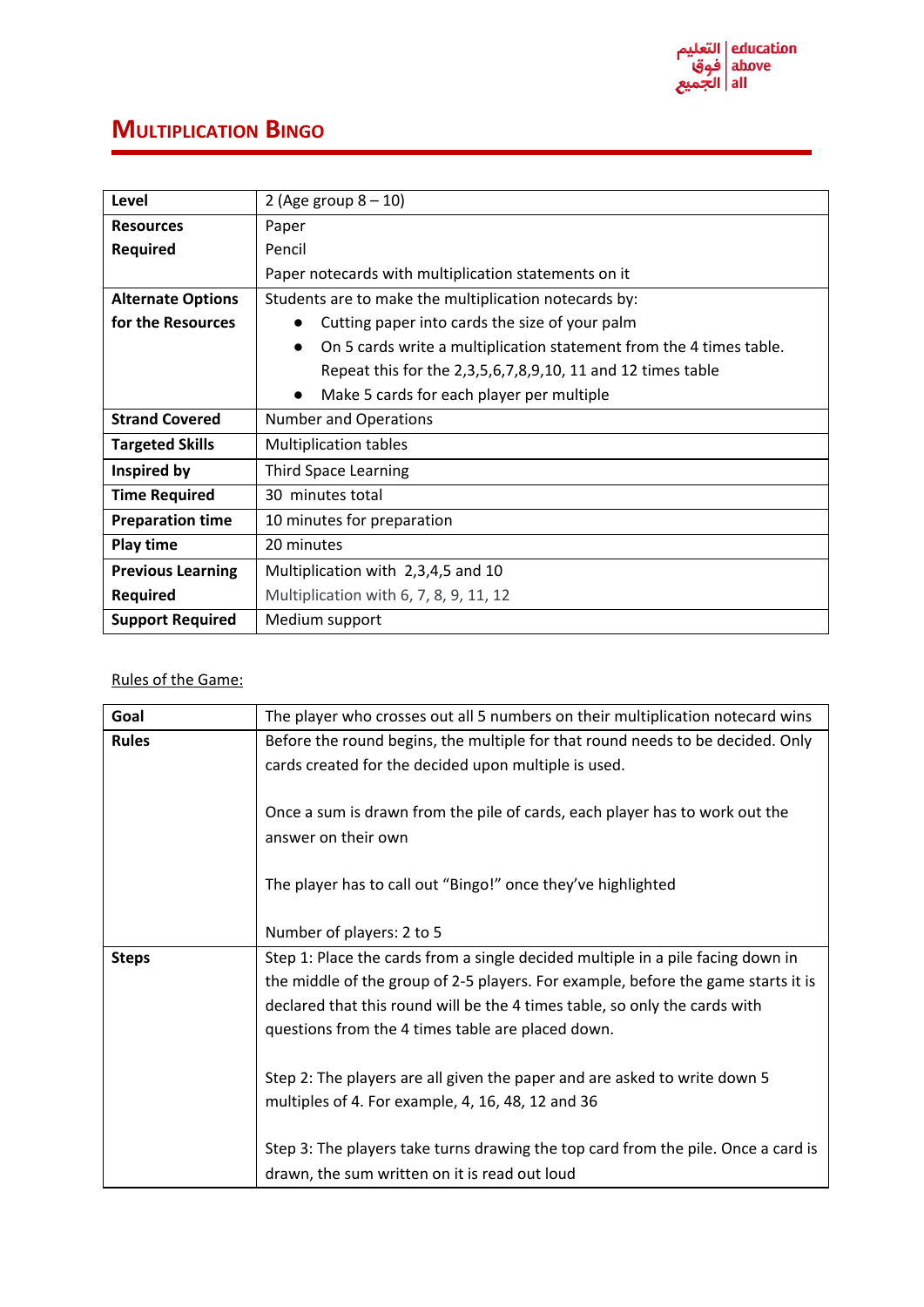

|                          | Step 4: The players individually work out the sum and cross out the number if it<br>is present on their sheet. For example, "4x4" is called out, and all those who<br>wrote "16" on their sheet cross "16" out.<br>Step 5: The first player to have all 5 numbers on their sheet crossed out, wins |                                                          |  |    |  |  |
|--------------------------|----------------------------------------------------------------------------------------------------------------------------------------------------------------------------------------------------------------------------------------------------------------------------------------------------|----------------------------------------------------------|--|----|--|--|
| Images or                | None                                                                                                                                                                                                                                                                                               |                                                          |  |    |  |  |
| <b>Illustrations</b>     |                                                                                                                                                                                                                                                                                                    |                                                          |  |    |  |  |
|                          | Example of cards with multiples on it:                                                                                                                                                                                                                                                             |                                                          |  |    |  |  |
|                          | 4x2                                                                                                                                                                                                                                                                                                | 4x8                                                      |  |    |  |  |
|                          | 4x4                                                                                                                                                                                                                                                                                                | 4x6                                                      |  |    |  |  |
|                          | 4x1<br>Example Bingo sheet:                                                                                                                                                                                                                                                                        |                                                          |  |    |  |  |
|                          |                                                                                                                                                                                                                                                                                                    |                                                          |  |    |  |  |
|                          |                                                                                                                                                                                                                                                                                                    | 36 12 8                                                  |  | 16 |  |  |
| <b>Variations of the</b> | This game can be played with many multiples per round. For example,<br>1.                                                                                                                                                                                                                          |                                                          |  |    |  |  |
| Game                     | instead of a round with only 4 times table, the round can include cards<br>from both the 4 and 5 times table.                                                                                                                                                                                      |                                                          |  |    |  |  |
|                          | 2.                                                                                                                                                                                                                                                                                                 | Players write down 8 numbers on their sheet instead of 5 |  |    |  |  |
| <b>Enrichment</b>        | This game can be used for learning various different types of questions like                                                                                                                                                                                                                       |                                                          |  |    |  |  |
|                          | reading time, probability, recalling facts, etc. (the questions on the cards and                                                                                                                                                                                                                   |                                                          |  |    |  |  |
| Simplification           | the answers on the sheet change but the game remains the same)<br>Instead of working out the calculation on their own, the students can<br>1.                                                                                                                                                      |                                                          |  |    |  |  |
|                          | work together to solve the problem once a card is drawn.                                                                                                                                                                                                                                           |                                                          |  |    |  |  |
|                          |                                                                                                                                                                                                                                                                                                    |                                                          |  |    |  |  |